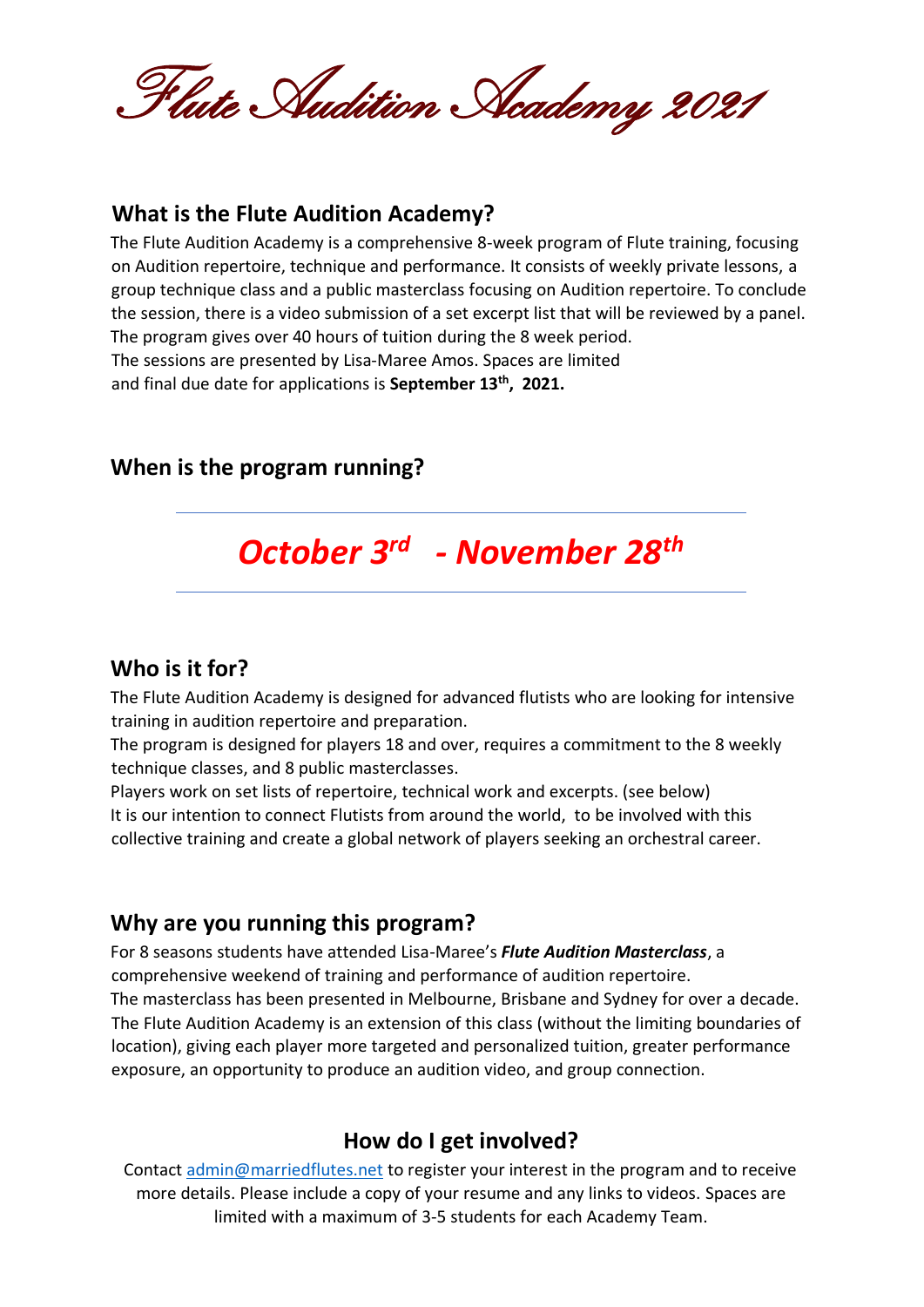Flute Audition Academy 2021

# **Why online and why use pre-recorded videos?**

By using the format of pre-recorded videos that students upload to a class platform, there is an unique opportunity to deliver feedback within a lesson or class that gives the student an audible re-play of their work.

This re-play develops more active listening and critical self-assessment – a faster pathway to the learning.

The students also become very comfortable with recording and uploading material, which will be a critical part of the future of orchestral auditioning and job interviews.

## **What will we learn over the semester?**

#### *Private lesson* – 4 solo works

*Technique Class* – As a group, we explore method books and discuss concepts, technical issues and solutions from the audition repertoire.

*Flute Audition Masterclass* – Each player will perform excerpts each week in a public masterclass. 24 excerpts covered in each 8 week session with a focus on 3 excerpts per class. Excerpts will be for 1<sup>st</sup>, 2<sup>nd</sup> and Piccolo where applicable.

**Bonus Classes** – We will host additional classes where possible with guest specialists on Piccolo and overcoming performance issues.

*Video Audition* – Excerpt list is released 2 weeks before the submission date. Video is then reviewed by an expert panel.

## **How much does the course cost?**

Total cost including all lessons, classes, recordings of classes and bonus classes is \$1800AUD. An initial deposit of \$200 is due upon acceptance to the course, and the remaining balance can be paid in installments.

# **How do I get involved?**

Contact admin@marriedflutes.net to register your interest in the program and to receive more details. Please include a copy of your resume and any links to videos. Spaces are limited with a maximum of 3-5 students for each Academy Team.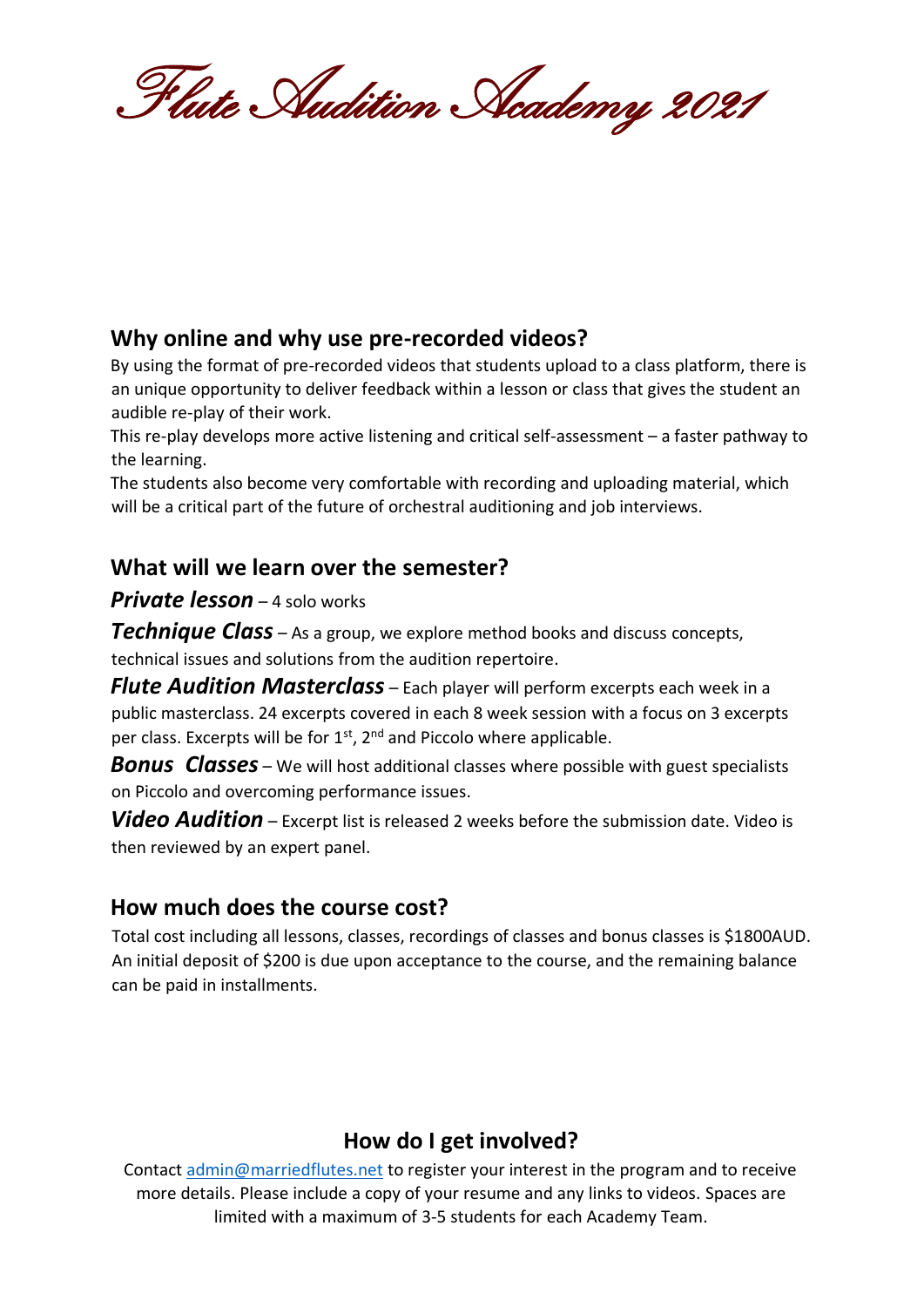Flute Audition Academy 2021

## **What repertoire will be covered?**

#### **Solo Pieces: second semester**

| Weeks 1 & 2                                 | Weeks 3 & 4           |
|---------------------------------------------|-----------------------|
| Mozart G Major Concerto 2 <sup>nd</sup> Mov | Telemann Fantasie #12 |
| Weeks 5 & 6                                 | Weeks 7 & 8           |
| Mozart D major 1 <sup>st</sup> Mov          | <b>Ibert Piece</b>    |

#### **Method books: Technique Class second semester**

| Moyse - De La Sonorite  | Wye – Advanced Practice |
|-------------------------|-------------------------|
| Moyse - Daily Exercises | Dick – Flying Lessons   |

#### **24 Orchestral Excerpts: Flute Audition Masterclass second semester**

| October 10th                         | November 7 <sup>th</sup>              |
|--------------------------------------|---------------------------------------|
| Gluck - Dance of the Blessed Spirits | Puccini - Tosca                       |
| Bartok – Love of 3 Oranges           | Debussy - La Mer                      |
| Brahms $-$ Symphony #1               | Rimsky-Korsakov – Capriccio Espagnol  |
| October 17th                         | November 14th                         |
| Bizet – L'Arlesienne Suite No. 2     | Rossini – Semiramide Overture         |
| Beethoven - Symphony #3              | Hindemith – Symphonic Metamorphosis   |
| Beethoven – Symphony #4              | Prokofiev - Romeo and Juliet          |
| October 24th                         | November 21 <sup>st</sup>             |
| Bellini - Norma                      | Delibes – Coppelia                    |
| Dvorak – Symphony #8                 | Strauss - Der Rosenkavalier           |
| Stravinsky - Symphony in 3 movements | Stravinsky – Jeu de Cartes            |
| October 31 <sup>st</sup>             | November 28 <sup>th</sup>             |
| Mendelssohn – Symphony #4            | Stravinsky - Chant du Rossignol       |
| Verdi - Aida                         | Saint-Saens - Carnival of the Animals |
| Mozart – Marriage of Figaro          | Tchaikovsky – Symphony #4             |
|                                      |                                       |

#### **How do I get involved?**

Contact admin@marriedflutes.net to register your interest in the program and to receive more details. Please include a copy of your resume and any links to videos. Spaces are limited with a maximum of 3-5 students for each Academy Team.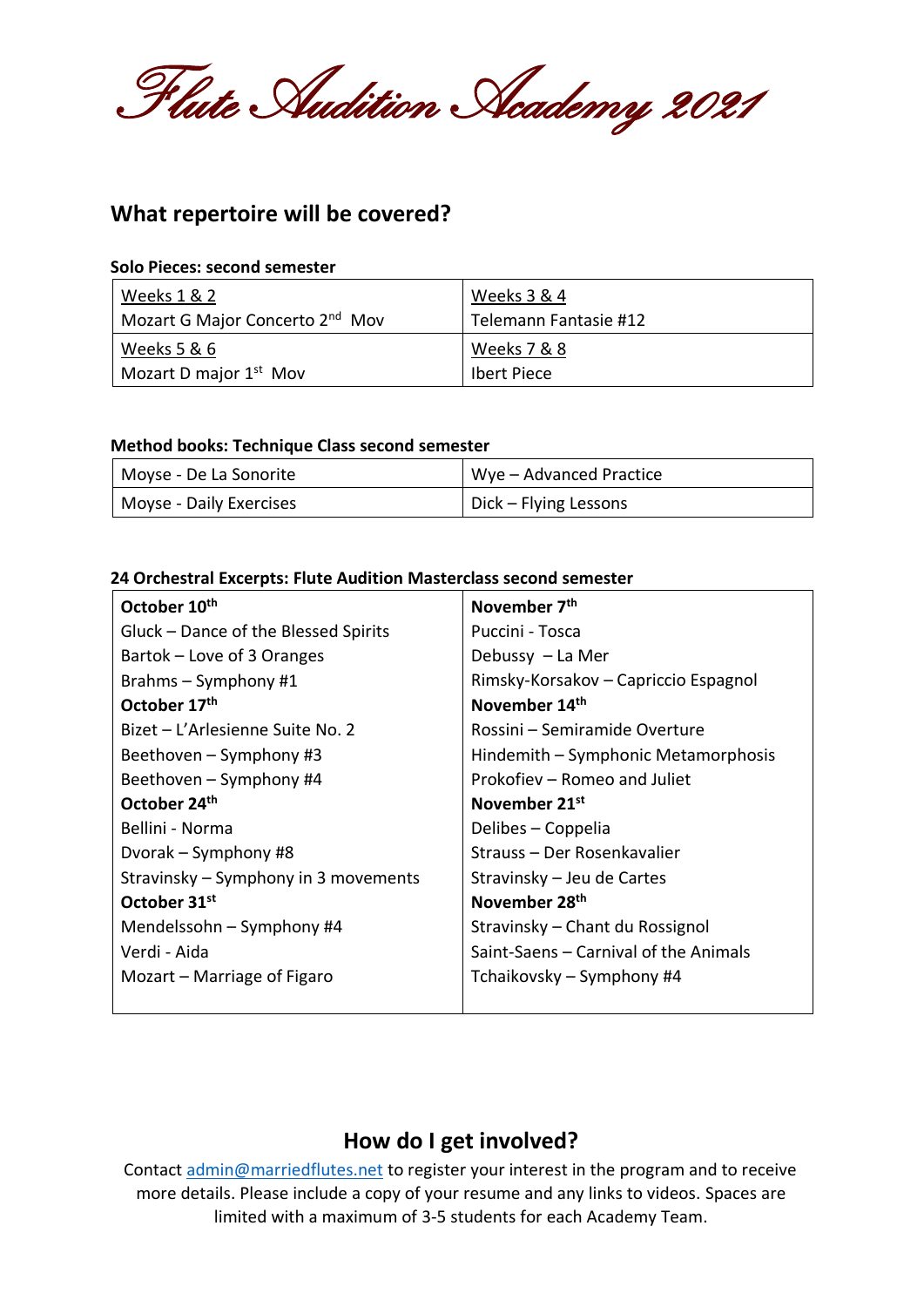Flute Audition Academy 2021

## **I don't live in Melbourne – can I still participate?**

Yes, this program reaches beyond Australia and all private lessons can be scheduled to suit international time zones. The group program is online via Zoom, private lessons may be face-to-face for those based in Melbourne.

Players will upload videos of their prepared performances prior to lessons and classes, and after review, will then take corrections live.

Bonus masterclasses will be scheduled within the course, and all students may attend. In order to accommodate International Time Zones, the class is run twice each day (Team A and Team B), at the times of 10am and 7pm local Melbourne time.

It is up to you which class you will sign up for – suggested time zone lists are below.

## **How long are the lessons and classes?**

*Private Lessons:* 1-1.5hrs *Technique Class*: 1.5hrs *Flute Audition Masterclass*: 2.5hrs

#### **Can I watch the classes rather than perform?**

Yes you can audit the Flute Audition Masterclass each Sunday buy purchasing a ticket via the [website.](http://www.marriedflutes.net/) It is not possible to audit other Bonus classes or the Technique group classes as they are just for Academy Students only.

## **Can I record my lessons?**

You will have access to the recorded technique classes and masterclasses, and will have social connections within the closed Facebook group where additional materials will be regularly posted. You will also have access to your recorded private lesson.

## **Do I need to provide my own music?**

You can use your own music if you wish, but much of the music we will be studying will be accessible through the program, particularly excerpts as there can be many versions to choose from. We will be looking at scores, videos and audio recordings and other originating materials via screen sharing in the classes.

# **Can I just take private lessons?**

For private lessons contact [admin@marriedflutes.net](mailto:admin@marriedflutes.net)

# **How do I get involved?**

Contact admin@marriedflutes.net to register your interest in the program and to receive more details. Please include a copy of your resume and any links to videos. Spaces are limited with a maximum of 3-5 students for each Academy Team.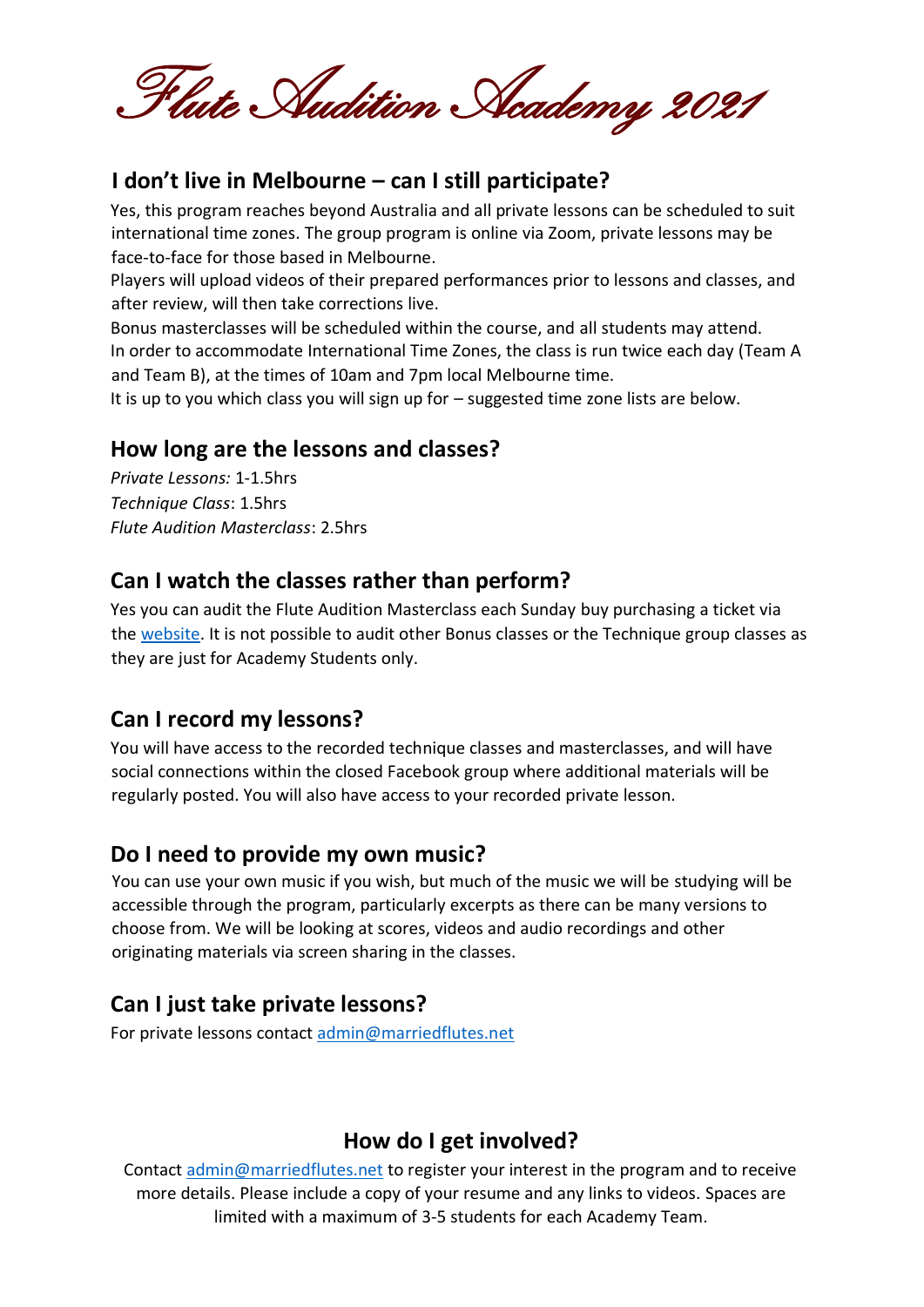Flute Audition Academy 2021

# **Important Dates**

**Application Deadline: September 13th Welcome meeting: October 3rd Mock Audition Excerpts released for video: November 28th Mock Audition Video submission due date: December 13th Mock Audition Panel Feedback: from December 20th**

#### **TEAM A (all at AEDT – please check the time zone conversion)**

#### **Welcome meeting -** *October 3rd Sunday at 10am*

Welcome meeting, sound checks, online etiquette, confirmation of lesson schedules, tech information, confirmation of Masterclass performance schedules, Facebook group sign-up and general housekeeping.

#### **Technique Class** *Tuesdays 10-11:30am*

October  $-5$ <sup>th</sup>, 12<sup>th</sup>, 19<sup>th</sup> and 26<sup>th</sup> November  $-2^{nd}$ , 9<sup>th</sup>, 16<sup>th</sup> and 23<sup>rd</sup>

**Flute Audition Masterclass** *Sundays 10-12:30pm (Open to the public)* October –  $10^{\text{th}}$  17<sup>th</sup>, 24<sup>th</sup> and 31st November  $-7<sup>th</sup>$ , 14<sup>th</sup>, 21<sup>st</sup> and 28<sup>th</sup>

## **TEAM B (all at AEDT – please check the time zone conversion)**

# **Welcome meeting -** *October 3rd Sunday at 7pm*

Welcome meeting, sound checks, online etiquette, confirmation of lesson schedules, tech information, confirmation of Masterclass performance schedules, Facebook group sign-up and general housekeeping.

#### **Technique Class** *Mondays 7-8:30pm*

October –  $4<sup>th</sup>$ ,  $11<sup>th</sup>$ ,  $18<sup>th</sup>$  and  $25<sup>th</sup>$ 

November  $-1^{st}$ , 8<sup>th</sup>, 15<sup>th</sup> and 22<sup>nd</sup>,

**Flute Audition Masterclass** *Sundays 7-9:30pm (Open to the public)*

October –  $10^{th}$   $17^{th}$ ,  $24^{th}$  and 31st November  $-7<sup>th</sup>$ , 14<sup>th</sup>, 21<sup>st</sup> and 28<sup>th</sup>

## **How do I get involved?**

Contact admin@marriedflutes.net to register your interest in the program and to receive more details. Please include a copy of your resume and any links to videos. Spaces are limited with a maximum of 3-5 students for each Academy Team.